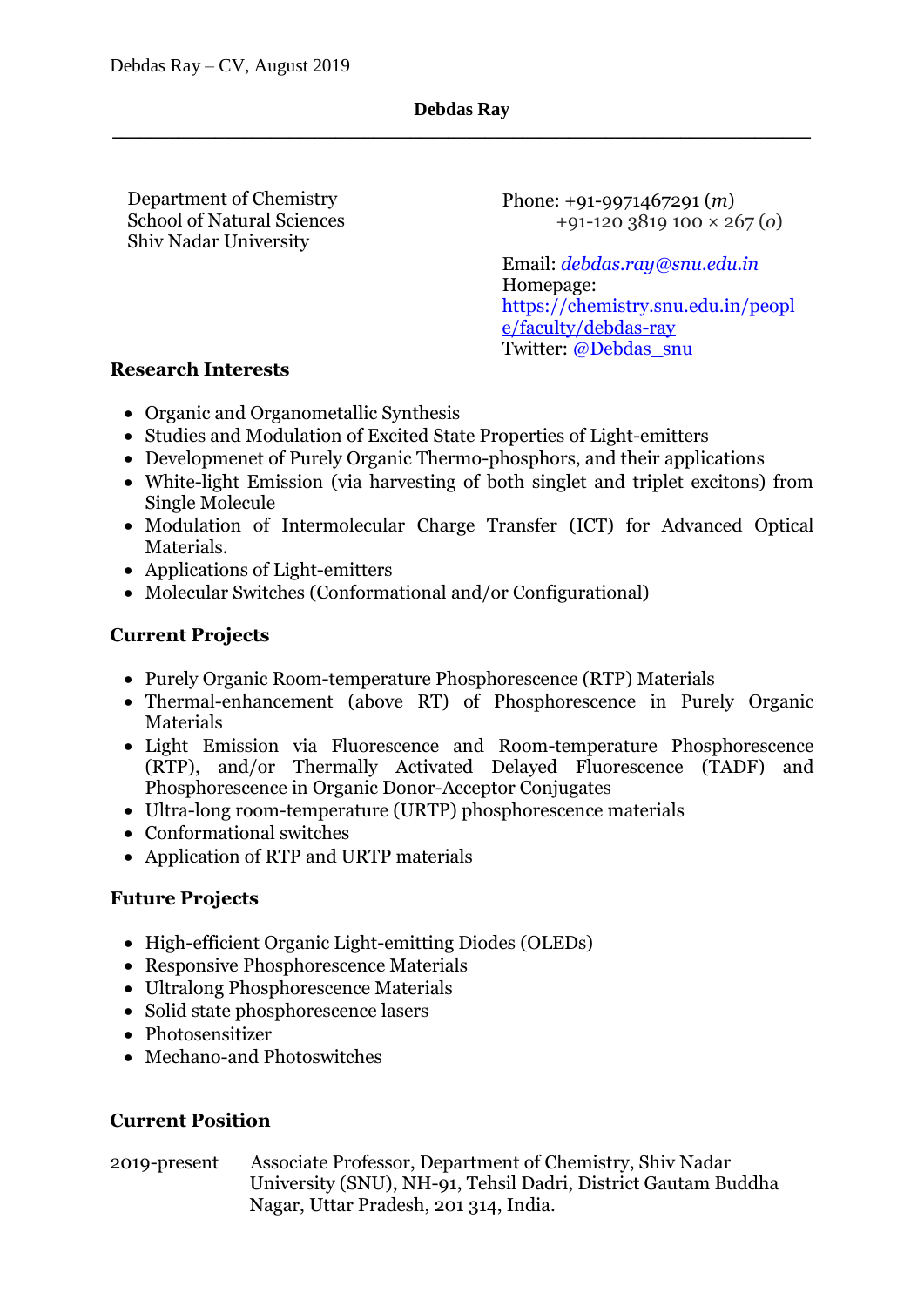| $2013 - 2018$ | Assistant Professor, Department of Chemistry, Shiv Nadar      |
|---------------|---------------------------------------------------------------|
|               | University (SNU), NH-91, Tehsil Dadri, District Gautam Buddha |
|               | Nagar, Uttar Pradesh, 201 314, India.                         |

# **Education**

| 2009 | Ph.D., Department of Chemistry, Indian Institute of Technology<br>Kanpur, Uttar Pradesh, 208 016, India.       |
|------|----------------------------------------------------------------------------------------------------------------|
| 2002 | M.Sc. in Analytical Chemistry, The University of Kolkata, Science<br>College, West Bengal, India.              |
| 2000 | B.Sc. in Chemistry (Hons.), Thakurpukur Vivekananda College,<br>The University of Kolkata, West Bengal, India. |

# **Professional Experience**

| 2019–present  | Associate Professor of Chemistry, Department of Chemistry, Shiv<br>Nadar University, NH-91, Tehsil Dadri, Gautam Buddha Nagar,<br>UP-201 314, India            |
|---------------|----------------------------------------------------------------------------------------------------------------------------------------------------------------|
| $2013 - 2018$ | Assistant Professor of Chemistry, Department of Chemistry, Shiv<br>Nadar University, NH-91, Tehsil Dadri, Gautam Buddha Nagar,<br>UP-201 314, India            |
| 2012-2013     | Postdoctoral research in the laboratories of Takashi Nakanishi,<br>Organic Materials Group, National Institute for Materials Science<br>(NIMS), Tsukuba, Japan |
| 2011-2012     | Postdoctoral Research in the laboratories of Ivan Aprahamian,<br>Department of Chemistry, Dartmouth College, Hanover, New<br>Hamshire, USA                     |
| 2009-2011     | Postdoctoral Research in the laboratories of Dario M. Bassani,<br>University of Bordeaux 1, France                                                             |
| 2005-2007     | Teaching assistant at The Indian Institute of Technology Kanpur,<br>Kanpur, India                                                                              |

# **Awards and Honors**

| <b>Academic Promotion</b>                                              |
|------------------------------------------------------------------------|
| <b>Qualified National Eligibility Test in Chemical Sciences (CSIR-</b> |
| NET) Qualified Graduate Aptitude Test in Engineering (GATE)            |
|                                                                        |

# **Funding**

| 2018-2020 | Board of Research in Nuclear Sciences (BRNS)-Department of<br>Atomic Energy (DAE) (as Principal Investigator) |
|-----------|---------------------------------------------------------------------------------------------------------------|
| 2016-2019 | Empotement and Equity Opportunities in excellence in Science                                                  |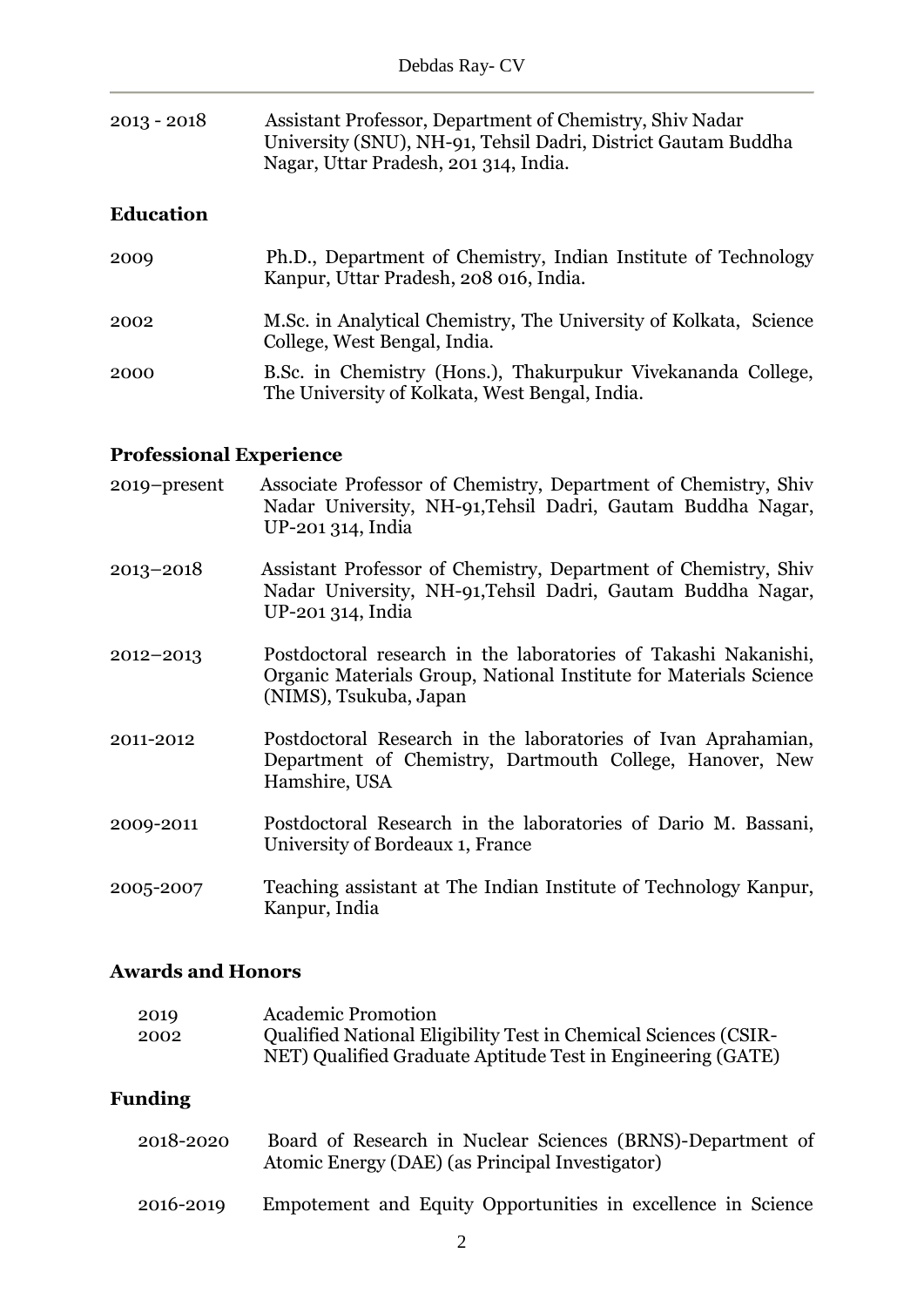(EMEQ) (DST- SERB) (as Principal Investigator)

2015 - 2017 Young Scientist (DST-SERB) (as Principal Investigator) (completed)

2014 - Present Shiv Nadar University (SNU)

# **Student Project/ Thesis Supervision**

- Thesis Supervision (on-going): 4 postgraduate students
- Thesis Supervision (completed): 1
- JRF Project Guidance: 4
- OUR Project Guidance: 2
- BS-Research Project Guidance: 2

# **Courses Taught**

# Shiv Nadar University (SNU)

| Undergraduate: Applied Chemistry (CHY-101)                     |
|----------------------------------------------------------------|
| Undergraduate: Structure and Bonding (CHY112)                  |
| Undergraduate: Chemical Analysis Lab (CHY213)                  |
| Undergraduate: Physical Methods in Chemistry (CHY213)          |
| Undergraduate: Coordination Chemistry (CHY242)                 |
| Undergraduate: Molecular Spectroscopy (CHY313)                 |
| Undergraduate: Electrochemistry (CHY316)                       |
| Postgraduate: Nano and Supramolecular Chemistry (CHY542)       |
| Postgraduate: Bioinorganic and Coordination Chemistry (CHY553) |
| Postgraduate: Advanced Molecular Spectroscopy (CHY512)         |
| Postgraduate<br>: Research Methodology (CHY600)                |

#### List of Publications (h-index 10, i10-index 10) ([https://scholar.google.com/citations?user=5awrC0IAAAAJ\)](https://scholar.google.com/citations?user=5awrC0IAAAAJ)

# *Independent Research* **(Manuscript under preparation/submitted)**

- [23] N. Acharya, **D. Ray**, Structural change Revealing Secretes of Phosphorescence Enhancement above Room-Temperature. (Manuscript under preparation)
- [22] H. Bhatia, **D. Ray***,* White-light Emission with Afterglow Feature from Singlecomponent Organic Donor(D4)-Acceptor(A) molecular systems, and Document Security Protection, *J. Am. Chem. Soc*. (Manuscript submitted)
- [21] H. Bhatia, **D. Ray**, Intrinsic Dual emission via TADF and RTP in assymetric Donor(D2D′2)-Acceptor(A) systems, *Angew. Chem. Int. Ed*. (Manuscript under prepartion)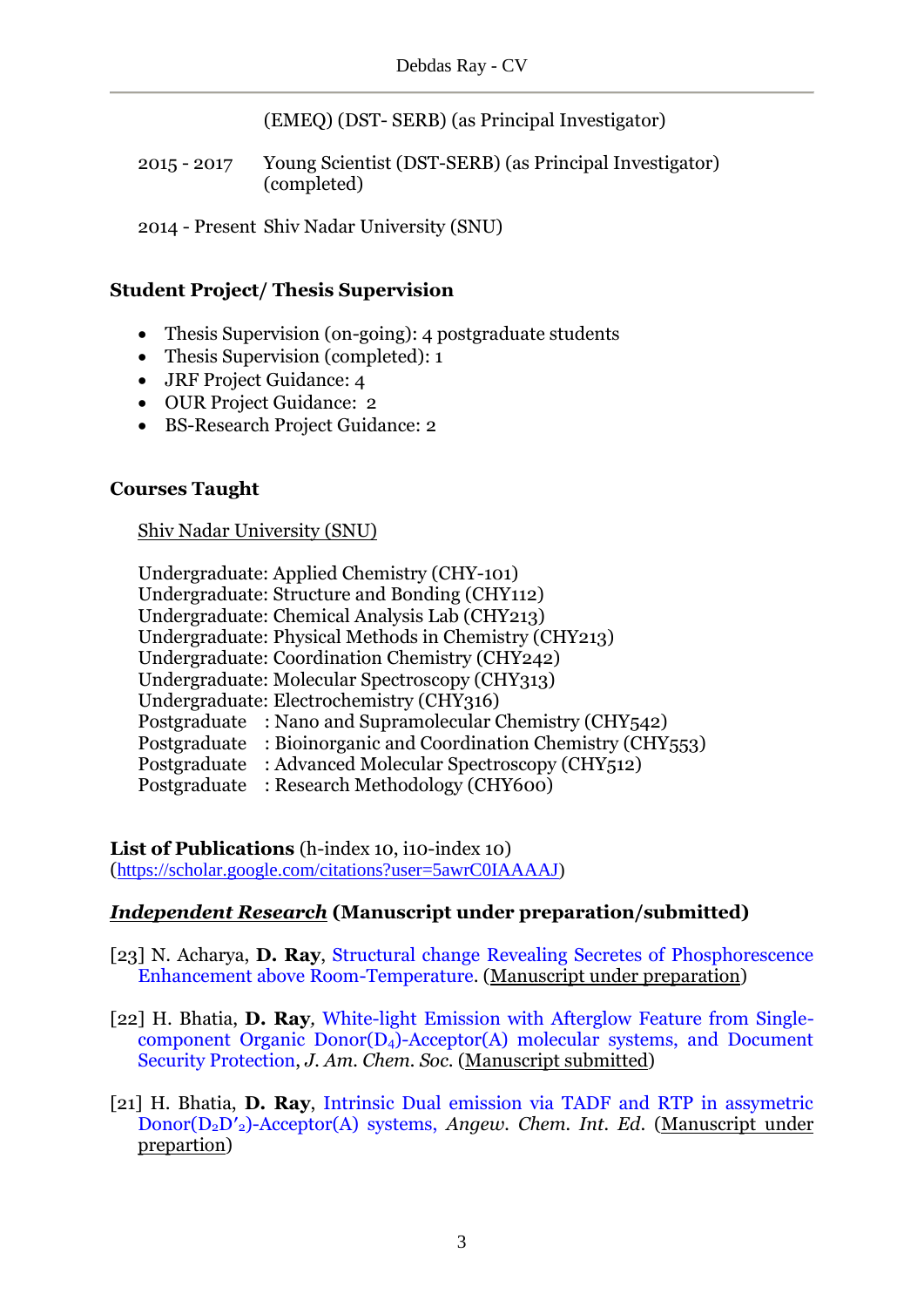[20] S. Karmakar, I. Bhattacharjee, **D. Ray**, Fluorescence and Room-Temperature Phosphorescence in Pyridine-Fused Coumarin, (manuscript under review)

# *Independent Research* **(Published)**

- [20] H. Bhatia, **D. Ray,** Use of Dimeric Excited states of the Donors in D4-A systems for Accessing White-light emission, Afterglow and Invisible Security Ink, *J. Phys. Chem*. C. **2019**, xx, xxxx-xxxx. (Revised manuscript under publcation)
- [19] I. Bhattacharjee, N. Acharya, **D. Ray**, Thermally activated delayed fluorescence and room-temperature phosphorescence in naphthyl appended carbazole– quinoline conjugates, and their mechanical regulation, *Chem. Commun*, **2019**, *55*, 1899-1902.
- [18] I. Bhattacharjee, N. Acharya, S. Karmakar, **D. Ray**, Room-Temperature Orange-Red Phosphorescence by Way of Intermolecular Charge Transfer in Single-Component Phenoxazine−Quinoline Conjugates and Chemical Sensing, *J. Phys. Chem*. C, **2018**, *122*, 21589-21597.
- [17] H. Bhatia, I. Bhattacharjee, **D. Ray**, Biluminescence via Fluorescence and Persistent Phosphorescence in Amorphous Organic Donor(D4)−Acceptor(A) Conjugates and Application in Data Security Protection, *J. Phys. Chem. Lett*. **2018**, *9*, 3808-3813. (This phenomenal work is getting highlighted via ACS-live slide presentation [\(https://pubs.acs.org/doi/suppl/10.1021/acs.jpclett.8b01551\)](https://pubs.acs.org/doi/suppl/10.1021/acs.jpclett.8b01551).
- [16] I. Bhattacharjee, N. Acharya, H. Bhatia, **D. Ray**, Dual Emission through Thermally Activated Delayed Fluorescence and Room-Temperature Phosphorescence, and Their Thermal Enhancement via Solid-State Structural Change in a Carbazole- Quinoline Conjugate, *J. Phys. Chem. Lett*. **2018**, *9*, 2733- 2738. (This work is getting highlighted via ACS-live slide presentation [\(https://pubs.acs.org/doi/suppl/10.1021/acs.jpclett.8b00937\)](https://pubs.acs.org/doi/suppl/10.1021/acs.jpclett.8b00937).
- [15] I. Bhattacharjee, N. Ghosh, A. Raina, J. Dasgupta, **D. Ray**, Conformational switching via an intramolecular H-bond modulates the fluorescence lifetime in a novel coumarin–imidazole conjugate, *Phys. Chem. Chem. Phys*. **2018**, *20*, 6060- 6072. (**Cover**)

# *Post-doctoral Research*

- [14] J. T. Foy, **D. Ray**, I. Aprahamian, Regulating signal enhancement with coordinationcoupled deprotonation of a hydrazone switch, *Chem. Sci*., **2015**, *6*, 209-213.
- [13] **D. Ray,** J. T Foy, R. P. Hughes, I. Aprahamian, A Switching cascade of hydrazone-based rotary switches through coordination-coupled proton relays, *Nat. Chem.*, **2012**, 4, 757-762. (nature news)
- [12] G. Raffy, **D. Ray**, C.-C. Chu, A. D. Guerzo, D. M. Bassani, Effect of Hydrogen-Bonding on the Excited-State Reactivity of Fullerene Derivatives and their Impact on the Control of the Emission Polarization from Single Crystals, *Phys. Chem. Chem. Phys*. **2012**, 14, 8859-8865.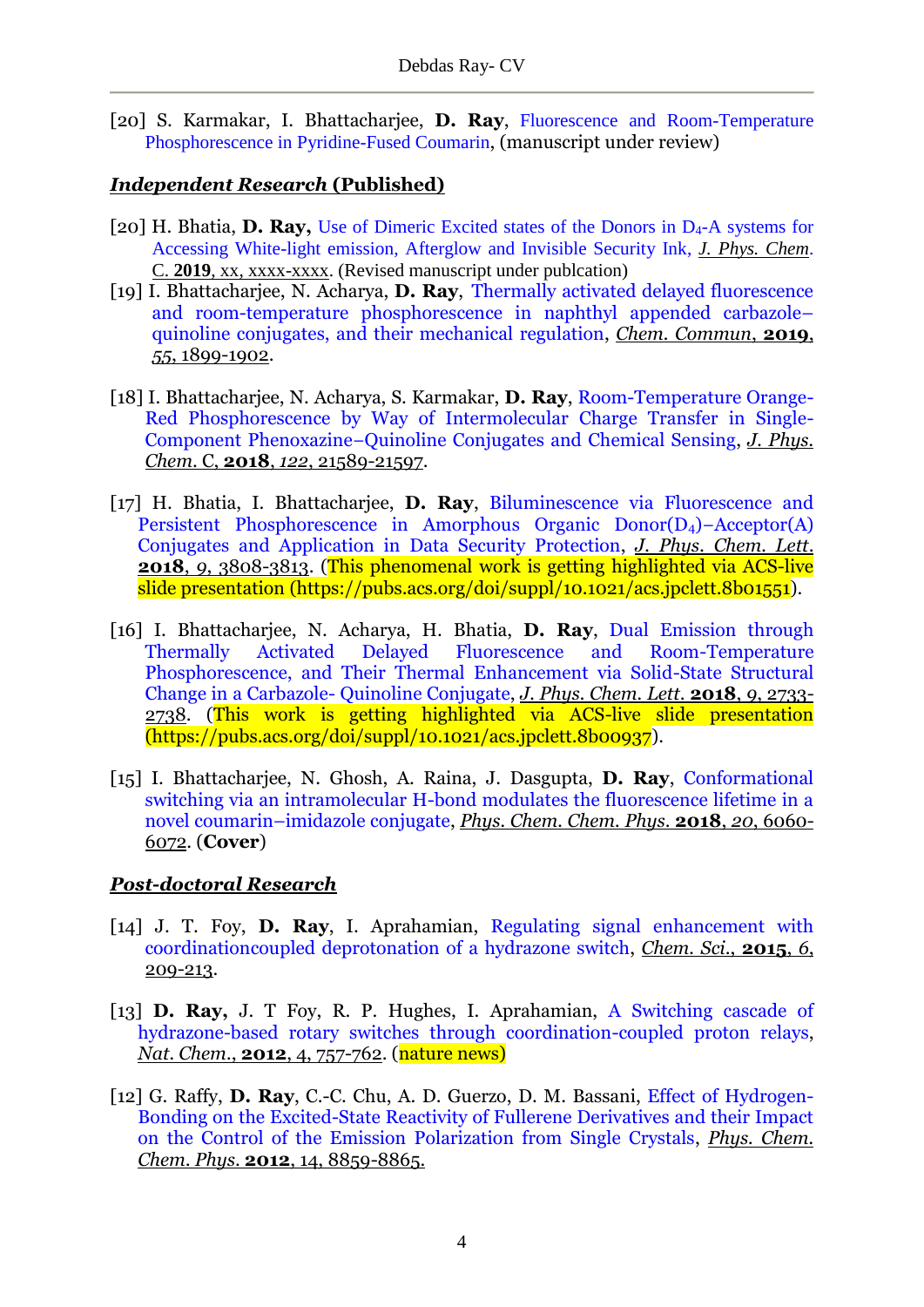- [11] G. Raffy, **D. Ray**, C.-C. Chu, A. D. Guerzo, D. M. Bassani, Controlling the third property of light: Towards photopolic materials, *Angew. Chem. Int. Ed.* **2011**, *50*, 9584-9588. **(Hot Article)**
- [10] D. M. Bassani, **D. Ray**, C.-K. Liang, B. Fabre, F. Hui, P. Hapiot, Anthracene- and anthracene:C<sub>60</sub> adduct- terminated monolayers covalently bound hydrogen terminated silicon surfaces, *J. Phys. Chem*. *C* **2011**, *115*, 14786-14796.
- [9] **D. Ray**, C. Liang, N. D. McClenaghan, D. M. Bassani, Organic and Supramolecular Materials for LED and Photovoltaic Applications, *Current Physical Chemistry* **2011**, *1*, 169-180.
- [8] **D. Ray**, C. Belin, F. Hui, B. Fabre, P. Hapiot, D. M. Bassani, Direct formation of fullerene monolayers using [4+2] Diels-Alder cycloaddition, *Chem. Commun.*  **2011**, *47* (9), 2547-2549.
- [7] *C.-*C. Chu, G. Raffy, **D. Ray**, A. D. Guerzo, B. Kauffmann, G. Wantz, L. Hirsch, D. M. Bassani, Self-assembly of supramolecular fullerene ribbons *via* hydrogenbonding interactions and their impact on fullerene electronic interactions and charge carrier mobility, *J. Am. Chem. Soc*. **2010**, *132*, 12717-12723.
- [6] D. M. Bassani, L. Jonusauskaite, N. D. McClenaghan, J.-L. Pozzo, **D. Ray**, G. Vives, Harnessing supramolecular interactions in organic solid-state devices: current status and future potential, *Coord. Chem. Rev*. **2010**, *254*, 2429-2445.

#### *Graduate Research*

- [5] **D. Ray**, A. Nag, A. Jana, D. Goswami, P. K. Bharadwaj, Coumarin Derived Chromophores in the donor-aceeptor-donor format that gives fluorescence enhancement and large two-photon activity in presence of specific metal ions, *Inorganica Chimica Acta 2010*, *363*, 2824-2832.
- [4] **D. Ray**, A. Nag, D. Goswami, P. K. Bharadwaj, Acyclic Donor-Acceptor-Donor Chromophores for Large Enhancement of Two-Photon Absorption Cross Section in Presence of Mg(II), Ca(II) or Zn(II) Ions, *J. Luminescenc 2009, 129,* 256-262*.*
- [3] **D. Ray**, E. S. S. Iyer, P. K. Bharadwaj, Ag(I) induced emission with azines having donor-acceptor-donor chromophore, *Dalton Trans.* **2009**, 5683-5687.
- [2] **D. Ray**, P. K. Bharadwaj, A Coumarin-Derived Fluorescence Probe Selective for Magnesium, *Inorg.* Chem. **2008**, *47*, 2252-2254. (citations, 232)
- [1] **D. Ray**, P. K. Bharadwaj, Alteration in the Binding Property of a Laterally Nonsymmetric Aza Cryptand Toward Cu(II), Ag(I) and Tl(I) Ions upon Derivatization with Methylnitrile Group, *Eur. J. Inorg. Chem*. **2006**, 1771-1776.

# **Patent (Independent Research)**

[1] N. Acharya, **D. Ray**, Purely Organic Thermo-phosphors, (patent application under preparation).

#### **Invited Lectures**